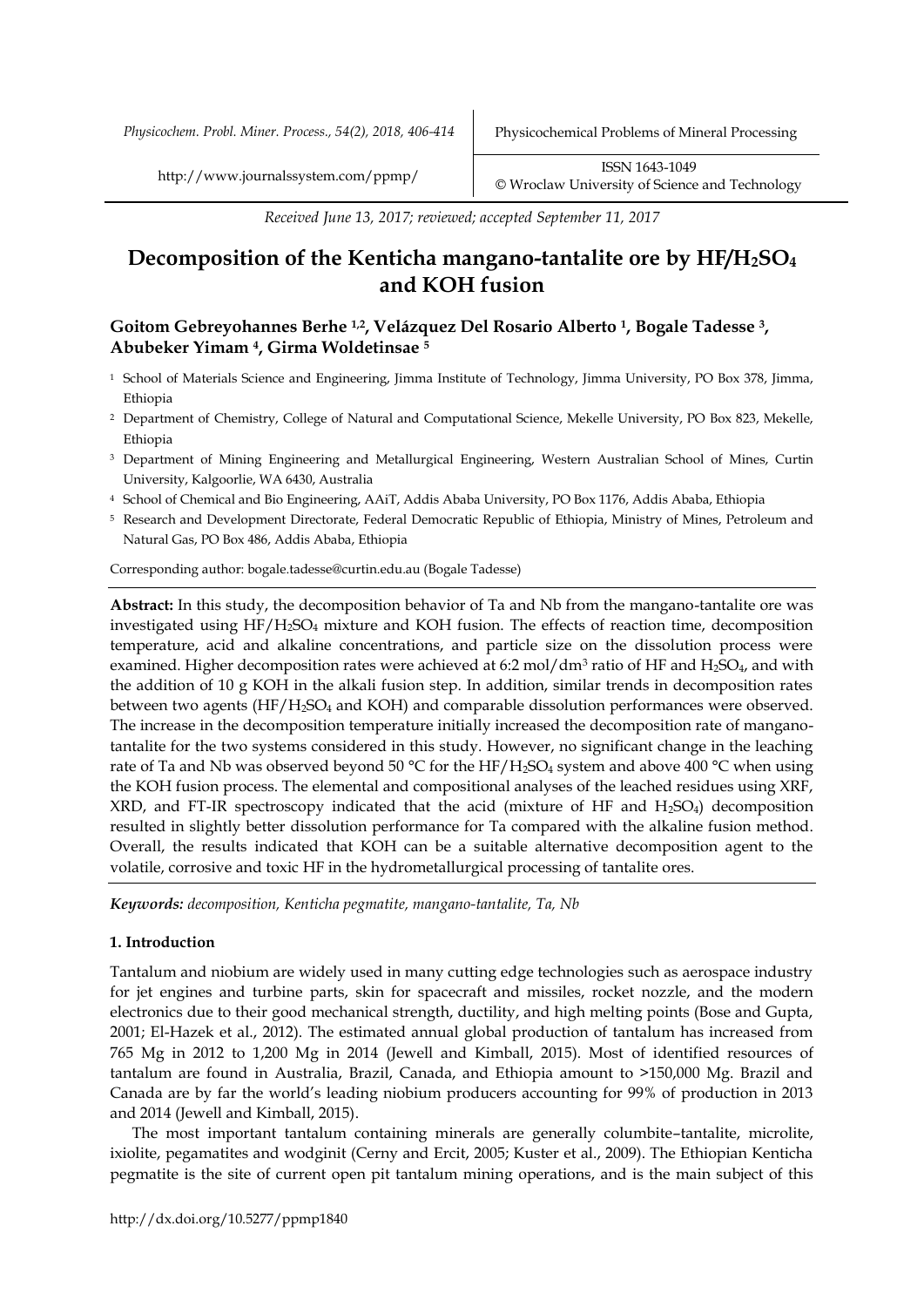study. The Kenticha pegmatites are characterized by quartz-feldspar-muscovite pegmatites of the beryl–columbite sub-type, containing tourmaline, beryl, Fe–columbite, and Mn–tantalite (Zerihun et al., 1995; Tadesse and Zerihun, 1996; Cerny and Ercit, 2005; Kuster et al., 2009; Kim et al., 2013). The Fe–columbite (composition of niobium > tantalum) and Mn-tantalite (composition of niobium < tantalum) are separated by the use of magnetic field and the resulting non-magnetic ore is mainly Mntantalite (Tadesse and Zerihun, 1996). Kenticha pegmatite contains  $SiO_2$ ,  $Al_2O_3$ , Fe<sub>2</sub>O<sub>3</sub>, MnO, CaO,  $Na<sub>2</sub>O, K<sub>2</sub>O, Li<sub>2</sub>O, TiO<sub>2</sub>, P<sub>2</sub>O<sub>5</sub>$ , and trace amounts of Ga, Be, Sn, Nb, Ta, Zr, Hf, Zn, Th, Li, and U (Kuster et al., 2009; Kim et al., 2013). In contrast to most equivalent rare-earth element pegmatites (e.g., Tanco, Canada and Greenbushes, Australia), the Kenticha pegmatite contains little or no cassiterite and pollucite (Zerihun et al., 1995; Kuster et al., 2009).

Following the beneficiation of the ore, a number of processes may be required based on the mineralogy and the chemical composition of the ore. The primary step in hydrometallurgical processes is to breakdown the constituents of the ore to solution. This may depend on the rate of the decomposition and leaching of the tantalite ore and/or the solubility of the solute to be extracted (Agulyansky, 2004; Zhu and Cheng, 2011; Nete et al., 2014). The decomposition of the concentrated Mn–tantalite may be carried out via several complicated procedures, such as alkali fusion, chlorination, reduction, and acid leaching. Currently, most of the niobium-tantalum ores are decomposed by concentrated hydrofluoric acid (HF) (Wang et al., 2009; Rodriguez et al., 2015). The dissolution of columbite–tantalite in HF can be represented by the following reactions (Gupta and Suri, 1993):

$$
\text{FeNb}_2\text{O}_6 + 16\text{HF} \rightarrow 2\text{H}_2\text{NbF}_7 + \text{FeF}_2 + 6\text{H}_2\text{O},\tag{1}
$$

$$
\text{FeTa}_2\text{O}_6 + 16\text{HF} \rightarrow 2\text{H}_2\text{TaF}_7 + \text{FeF}_2 + 6\text{H}_2\text{O},\tag{2}
$$

$$
MnNb2O6 + 16HF \rightarrow 2H2NbF7 + MnF2 + 6H2O,
$$
\n(3)

$$
MnTa_2O_6 + 16HF \rightarrow 2H_2TaF_7 + MnF_2 + 6H_2O. \tag{4}
$$

However, these decomposition processes are associated with the loss of HF due to volatilization (Agulyansky, 2004; Wang et al., 2009; Zhu and Cheng, 2011; Nete et al., 2014), which is toxic to plant operators and causes equipment corrosion. A number of studies have been reported in the literature with the aim of eliminating HF pollution at the source leading to cleaner Ta and Nb production processes (El-Hussaini and Mahdy, 2001; Wang et al., 2010). For example, the decomposition of niobium–tantalum ores with KOH sub-molten salt has been proposed as an alternative method with the objective of eliminating HF (Zhou et al., 2005; Zhu and Cheng, 2011). The decomposition reaction of niobium–tantalum ore with KOH has been suggested to proceed through the following steps (Zhou et al., 2005):

$$
3(Fe, Mn)O (Ta, Nb)_{2}O_{5} + 8KOH + (n-4)H_{2}O \rightarrow K_{8}[(Ta, Nb)_{6}O_{19}nH_{2}O] + 3(Fe, Mn)O,
$$
(5)

$$
K_8[(Ta, Nb)_6O_{19}nH_2O] \leftrightarrow 6K(Ta, Nb)O_3 + 2KOH + (n-1)H_2O.
$$
 (6)

The K<sub>8</sub>[(Ta, Nb)<sub>6</sub>O<sub>19</sub>.*n*H<sub>2</sub>O] produced in the first stage (Eq. 5) is soluble while the K(Ta, Nb)O<sub>3</sub> produced in the second stage (Eq. 6) is insoluble, and whichever of these two species present in the leaching system is determined by the reaction conditions. The niobates and tantalates species produced during the alkaline decomposition of columbite–tantalite mineral are readily converted to more soluble species as shown below:

$$
\text{Fe(TaO3)2 + 6KOH \rightarrow 2K3TaO4 + FeO + 3H2O,
$$
\n(7)

$$
Fe(NbO3)2 + 6KOH \rightarrow 2K3NbO4 + FeO + 3H2O,
$$
\n(8)

$$
Mn(TaO3)2 + 6KOH \rightarrow 2K3TaO4 + MnO + 3H2O,
$$
\n(9)

$$
Mn(NbO3)2 + 6KOH \rightarrow 2K3NbO4 + MnO + 3H2O.
$$
 (10)

In light of the above reaction mechanism (Eq.  $1 - 10$ ), the aim of the present study was to compare the performance of both HF and KOH fusion methods on the decomposition efficiency of manganotantalite, and subsequent leaching of Ta and Nb in aqueous solutions. Although the use of HF on industrial scale is well established, the use of other alternatives such as KOH fusion on a larger scale is still scarce. Extensive research on the applicability of KOH to various Nb/Ta ores with different mineralogy is required to realize its use on industrial scale as well as for process optimization. In this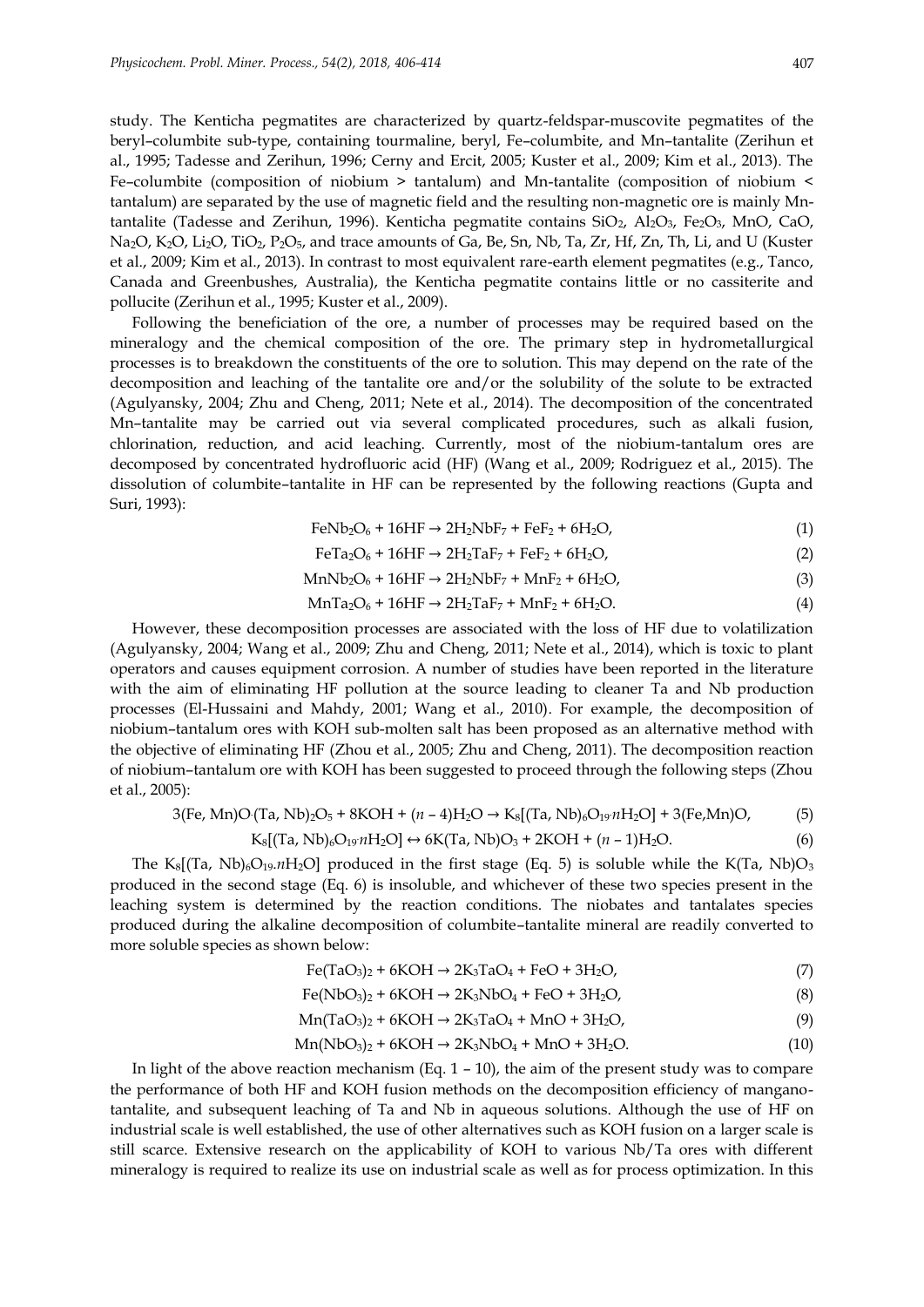paper, the optimal decomposition and leaching conditions for Kenticha pegmatite ore using acidic (HF and H2SO4) and alkaline (KOH) at various decomposition time, temperature, and concentrations of alkaline and acid leaching agents were presented.

# **2. Experimental**

#### **2.1 Materials**

The ore sample used in this study was obtained from the Kenticha processing plant in the regional state of Oromia, Ethiopia, currently mined by the Ethiopian Mineral Development Share Company (EMDSC). The mineralogy of the ore was investigated using a Shimadzu Maxima-XRD-7000 X-ray Diffractometer (XRD) with CuKα (1.540600A) radiation. The XRD analysis revealed that the Kenticha pegmatite ore was dominated by a mangano-tantalite phase as seen in Fig. 1. An Energy Dispersive X-Ray Fluorescence (EDXRF 2800) was used for the elemental analysis of the ore. The sample was mainly composed of Ta<sub>2</sub>O<sub>5</sub>, Nb<sub>2</sub>O<sub>5</sub>, TiO<sub>2</sub>, Fe<sub>2</sub>O<sub>3</sub>, and other radioactive impurities such as ThO<sub>2</sub> and U3O<sup>8</sup> (Table 1). A more detailed mineralogical analysis and suggested methods for the removal of radioactive oxides from the ore have been discussed elsewhere (Berhe et al., 2017). A Shimadzu FT-IR-8400S spectrophotometer was used to check the presence or absence the Nb/Ta oxygen bond frequency. The particle size distribution of the sample was determined using sieves (PAT) by dry screening in the size range of  $38 - 74 \mu m$ . The decomposition process was carried out in stainless batch reactor (SUS316) in a high temperature furnace at 400  $^{\circ}$ C. Analytical grade HF, H<sub>2</sub>SO<sub>4</sub> and KOH (Sigma-Aldrich) were used without further purification. De-ionized water (surface tension 72 mN  $m<sup>-1</sup>$ and resistivity of 18.2 MΩ cm) was used for leaching of the decomposed ore.

Table 1. Typical chemical composition of Kenticha pegmatite ore and beneficiated non-magnetic tantalite fraction

| Percentage, Wt%                |      |                                |      |                                |      |          |
|--------------------------------|------|--------------------------------|------|--------------------------------|------|----------|
| Ta <sub>2</sub> O <sub>5</sub> | KО   | Nb <sub>2</sub> O <sub>5</sub> | TiO2 | Fe <sub>2</sub> O <sub>3</sub> | ThO2 | $U_3O_8$ |
| 2.32                           | 3.47 | 0.45                           | 3.56 | 25.54                          | 0.09 | 0.80     |
| 55.71                          | 0.67 | 5.51                           | 0.36 | 4.31                           | 0.03 | 0.68     |
|                                |      |                                |      |                                |      |          |
|                                |      |                                |      |                                |      |          |



Fig. 1. XRD pattern of the Kenticha pegmatite ore (sample 1)

# **2.2 Methods**

The Kenticha pegmatite ore (sample 1) was first crushed with a jaw crusher and then milled manually with a mortar and pestle until the desired particle size of  $\lt 74 \,\mu m$  was obtained. This was followed by washing and decantation to reject filtrate. The residues were then treated by gravity separation using a shaking table to separate the heavy brown-black portion from the light fraction. Further beneficiation was conducted on the heavy portion of the sample using a dry magnetic barrier laboratory separator (Frantz, model LB1). The non-magnetic fraction was then taken for decomposition studies according to the scheme in Fig. 2. In order to conduct the acid digestion tests at various temperatures, acid and alkaline concentrations, and particle sizes, 2.5 g of non-magnetic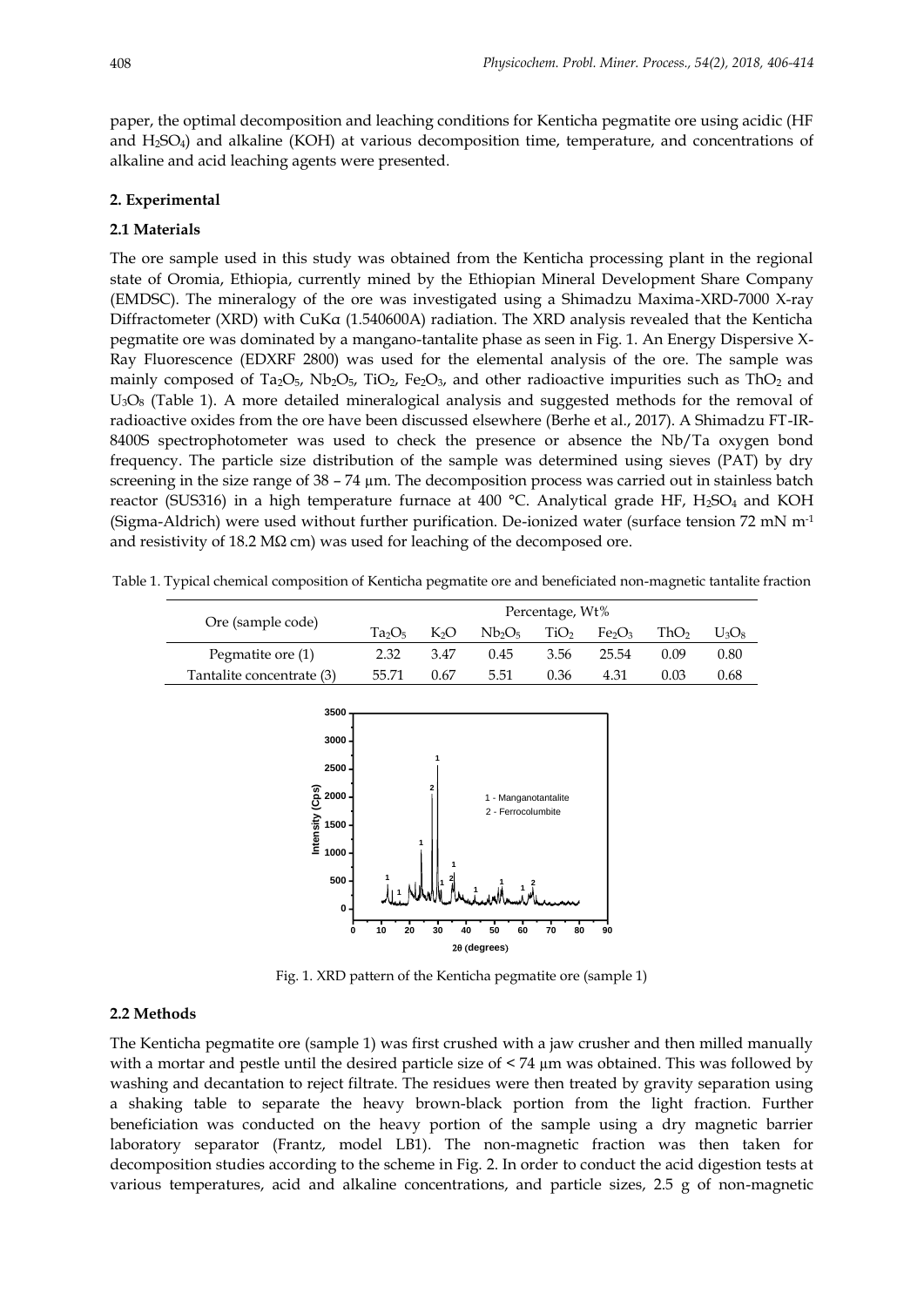sample (sample 3) was used. The filtration was carried out following the acid digestion to obtain a residue (sample 4) and filtrate. The alkaline fusion steps were carried out in accordance with previously published procedure (Wang et al., 2010). The KOH was placed in ceramic crucibles which was then transferred to a batch reactor. When the desired temperature was reached, a mechanical stirrer was started, and 2.5 g of tantalite (sample 3) with a known particle size distribution was added. The mixture was then placed inside a furnace, heated to 400 °C and allowed to fuse for 80 min. The product was cooled to room temperature, and then leached with 100 cm<sup>3</sup> de-ionized water (resistivity of 18.2 MΩ cm). The filtrate and residue (sample 5) were obtained by filtration. All residues were compared by gravimetric, XRF, XRD, and FT-IR analyses.



Fig. 2. Schematic diagram of a connected approach for the beneficiation and decomposition of Kenticha pegmatite ore

#### **3. Results and discussion**

## **3.1 Beneficiation of the ore**

The rate of leaching is affected by a number of factors such as particle size, the nature of the leaching agent, temperature, agitation time, and degree of acidity or alkalinity of leaching agents (Wang et al., 2009; Zhu and Cheng, 2011; Nete et al., 2014). However, prior to direct leaching repeated beneficiation of the pegmatite-spodumene ore is required to upgrade the tantalite portion (Cerny and Ercit, 2005; Kuster et al., 2009). In this study, gravity and magnetic separation methods were used to upgrade the ore and separate the magnetic and non-magnetic constituents from the ore. The distribution of magnetic and non-magnetic minerals within the heavy portion of the ore with respect to particle size is given in Fig. 3. The magnetic and non-magnetic mass fractions shown in Fig. 3 were obtained from a 10 kg sample according to the beneficiation scheme shown in Fig. 2. It can be seen from Fig. 3 that a higher magnetic fraction was recovered in the finer size fraction  $($ <38  $\mu$ m) while the non-magnetic portion slightly concentrated in the coarser size fraction (74 µm).

The XRD spectra (dominant phases) of the magnetic and non-magnetic components of the ore concentrated at different size fractions are shown in Fig. 4. As expected, the XRD spectra shows the magnetic ferrocolumbite as the dominant phase in the magnetic fraction (Fig.  $4(a)$ ) and the nonmagnetic manganotantalite as the main phase in the non-magnetic fraction (Fig. 4(b)). The nonmagnetic portion (manganotantalite ore) of the sample was used for further studies.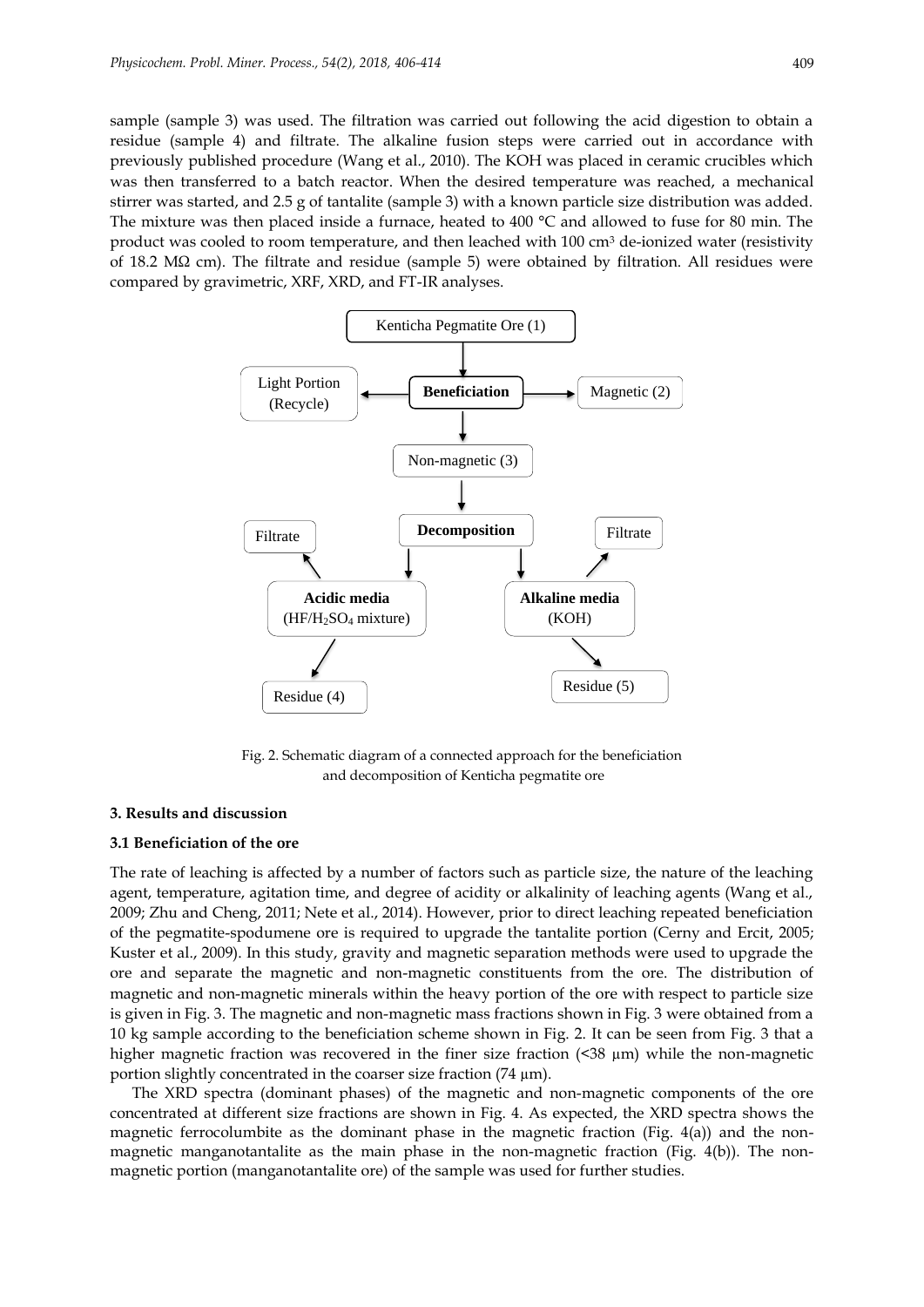

Fig. 3. Distribution of magnetic and non-magnetic mineral fractions with respect to particle size for the heavy portion of the Kenticha pegmatite ore after beneficiation



Fig. 4. XRD spectra of (a) magnetic (sample 2) and (b) non-magnetic (sample 3) fractions of the Kenticha pegmatite ore after magnetic separation

#### **3.2 Effect of HF:H2SO<sup>4</sup> ratio and KOH concentration on decomposition of tantalite**

The effect of HF:H<sub>2</sub>SO<sub>4</sub> ratio (mol/dm<sup>3</sup> H<sup>+</sup>) and KOH concentration on the decomposition behavior and water leaching of tantalite ore was carried out on the coarser particle size range. The decomposition studies were initially carried out at 400 °C and 80 min reaction time. In the high acid concentration with higher HF proportions, a higher decomposition efficiency was observed (Fig. 5(a)). Similarly, higher KOH concentration (10 g) lead to higher decomposition as can be seen from the smaller amount of residue in Fig. 5(b). In addition, similar trends in the decomposition rates and comparable dissolution performances between  $HF: H<sub>2</sub>SO<sub>4</sub>$  and KOH were observed. The remaining small amount of residues with the use of 6:2 H<sup>+</sup> ratio of HF and H<sub>2</sub>SO<sub>4</sub> and upon the addition of 10 g KOH indicated that the majority of the tantalite ore was effectively dissolved. Thus, 6:2 HF to  $H_2SO_4$ ratio and 10 g KOH were chosen for subsequent studies on the effect of reaction time on the decomposition rate of tantalite ore.

# **3.3 Effect of reaction time on decomposition of tantalite**

Fig. 6 shows the effects of reaction time on the decomposition of tantalite using HF and  $H_2SO_4$  in 6:2 ratio and using alkaline fusion in 10 g KOH. It can be seen from Fig. 6 that the rate of decomposition increased with the increasing reaction time until a decomposition time of 80 min, after which it reached a steady state. Thus, the decomposition time of 80 min appears to be the most efficient condition for tantalite ore dissolution in both acidic and alkaline media. Higher decomposition rates were observed at the early stages of reaction when the HF and H<sub>2</sub>SO<sub>4</sub> system was used in comparison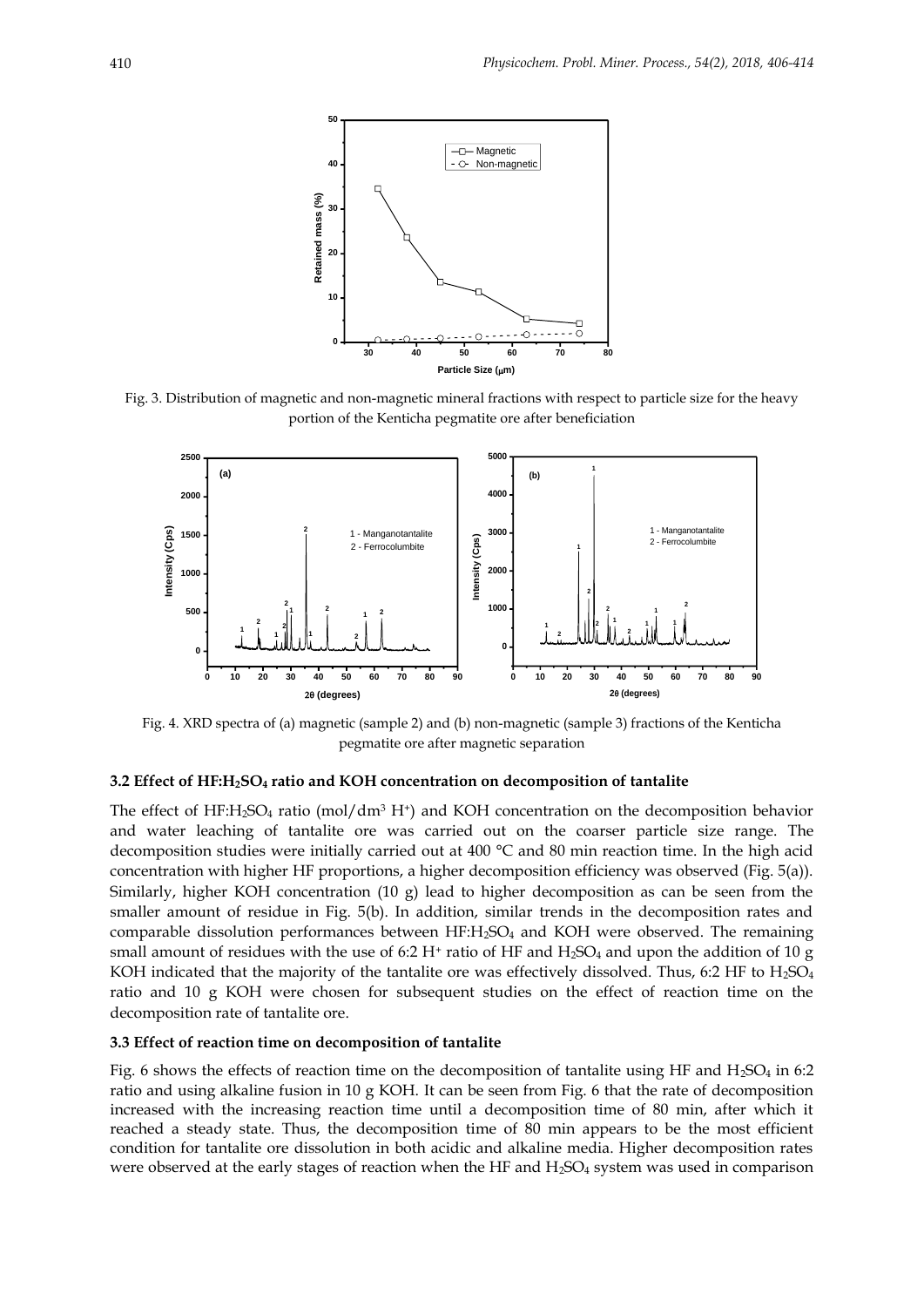with KOH fusion. However, it is important to note that reaction kinetics may also depend on particle size, alkali-to-ore ratio, temperature, and agitation rate.



Fig. 5. Effect of acid and alkaline concentration on the decomposition of tantalite using a) HF:H2SO<sup>4</sup> and b) KOH



Fig. 6. Effect of reaction time on decomposition of tantalite using 6:2 ratio of HF to  $H_2SO_4$  and alkaline fusion in 10 g KOH

## **3.4 Effect of temperature on tantalite dissolution**

The effect of temperature on the decomposition of tantalite was studied in the range of 20 - 90 °C for HF/H2SO<sup>4</sup> system and in the range of 200 - 500 °C using the KOH fusion method. A 2.5 g tantalite ore sample, -74+63 µm size particle, 6:2 ratio (mol/dm<sup>3</sup> H<sup>+</sup>) for HF/H<sub>2</sub>SO<sub>4</sub>, 10 g KOH, 300 rpm agitation speed, and 80 min reaction time were used at each of the decomposition temperature investigated. Fig.s 7(a) and (b) show that for both acidic and alkaline fusion systems, increasing the decomposition temperature initially increased the rate of dissolution of Ta and Nb. However, the decomposition temperature above 50 °C for HF/H<sub>2</sub>SO<sub>4</sub> system showed no significant changes in the dissolution of Ta and Nb (Fig. 7(a)). Similarly, no substantial change in % metal dissolution was observed upon increasing the temperature above 400 °C when using 10 g KOH as can be seen from Fig. 7(b). While no significant change in % dissolution was noted for Nb between the two systems, the % dissolution of Ta in the acidic leaching agent was higher than in alkaline fusion. The differences in the dissolution rates between Nb and Ta in KOH fusion (Fig. 7(b)) was attributed to the differences in reaction behaviors of  $Nb_2O_5$  and  $Ta_2O_5$  with KOH. Wang et al. (2009) reported that KOH fusion and water leaching of  $Nb_2O_5$  leads to high dissolution of Nb due to the conversion of  $Nb_2O_5$  to the soluble K3NbO4. By contrast, under similar conditions, large amount of residue was obtained upon KOH fusion and water leaching of Ta<sub>2</sub>O<sub>5</sub>. This relative insolubility of Ta<sub>2</sub>O<sub>5</sub> was attributed to the formation of the insoluble KTaO<sub>3</sub>. The formation of KTaO<sub>3</sub> during KOH fusion was confirmed in this study (Fig.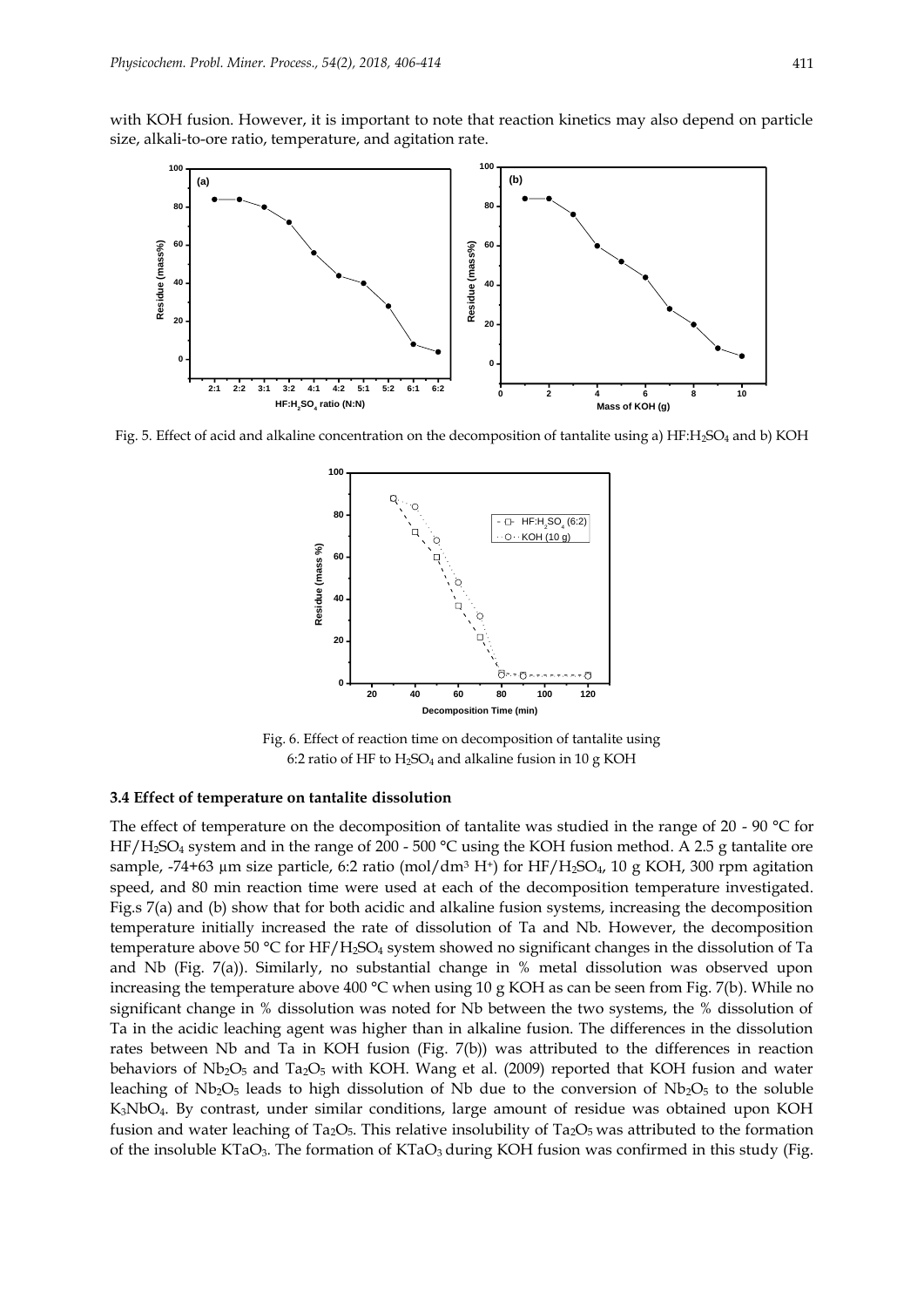8(a)). Nevertheless, in the current experimental conditions, the decomposition of tantalite ore with KOH fusion at 400 °C and with HF/H<sub>2</sub>SO<sub>4</sub> mixture at 50 °C appeared to be effective.



Fig. 7. Effect of decomposition temperature on the % dissolution of Nb and Ta (a) HF:H<sub>2</sub>SO<sub>4</sub> and (b) KOH

# **3.5 Characterization of ore and residues**

The chemical composition of the magnetic and non-magnetic portions of the ore, and the residues leftover after the decomposition by acidic media and alkaline fusion followed by water leaching were determined using XRF, XRD, and FT-IR. Table 2 shows that the composition of the target metals (Nb and Ta) was higher in the water leached alkaline fusion residue as compared with the residue from acidic decomposition. These results indicated that the acidic leaching agent (mixture of HF and  $H_2SO_4$ ) would be a better option for the dissolution of Nb and Ta from Mn-tantalite. The residue of alkaline fusion had higher amount of Ta  $(14 \text{ wt\% of Ta}_2\text{O}_5)$  suggesting that not all of the tantalite was decomposed by the alkaline fusion and water leaching.

Table 2. Elemental analysis of beneficiated ore, and residues after decomposition with HF and H<sub>2</sub>SO<sub>4</sub>, and KOH

|                      | Wt%   |       |                                |      |                                |      |          |
|----------------------|-------|-------|--------------------------------|------|--------------------------------|------|----------|
| Sample (code)        | Ta2O5 | K2O   | Nb <sub>2</sub> O <sub>5</sub> | TiO2 | Fe <sub>2</sub> O <sub>3</sub> | ThO2 | $U_3O_8$ |
| Magnetic (2)         | 6.25  | 0.41  | 10.15                          | 5.33 | 80.23                          | 0.06 | 0.10     |
| Non-magnetic (3)     | 55.71 | 0.67  | 5.51                           | 0.36 | 4.31                           | 0.03 | 0.68     |
| Acidic residue (4)   | 0.23  | 15.56 | 0.01                           | Nd   | Nd                             | Nd   | Nd       |
| Alkaline residue (5) | 14.20 | 15.61 | 0.35                           | Nd   | 0.22                           | 0.01 | Nd       |

Nd – Not Detected.



Fig. 8. XRD spectra of leaching residues from (a) KOH fusion (sample 5) and (b) HF:H<sub>2</sub>SO<sub>4</sub> decomposition (sample 4)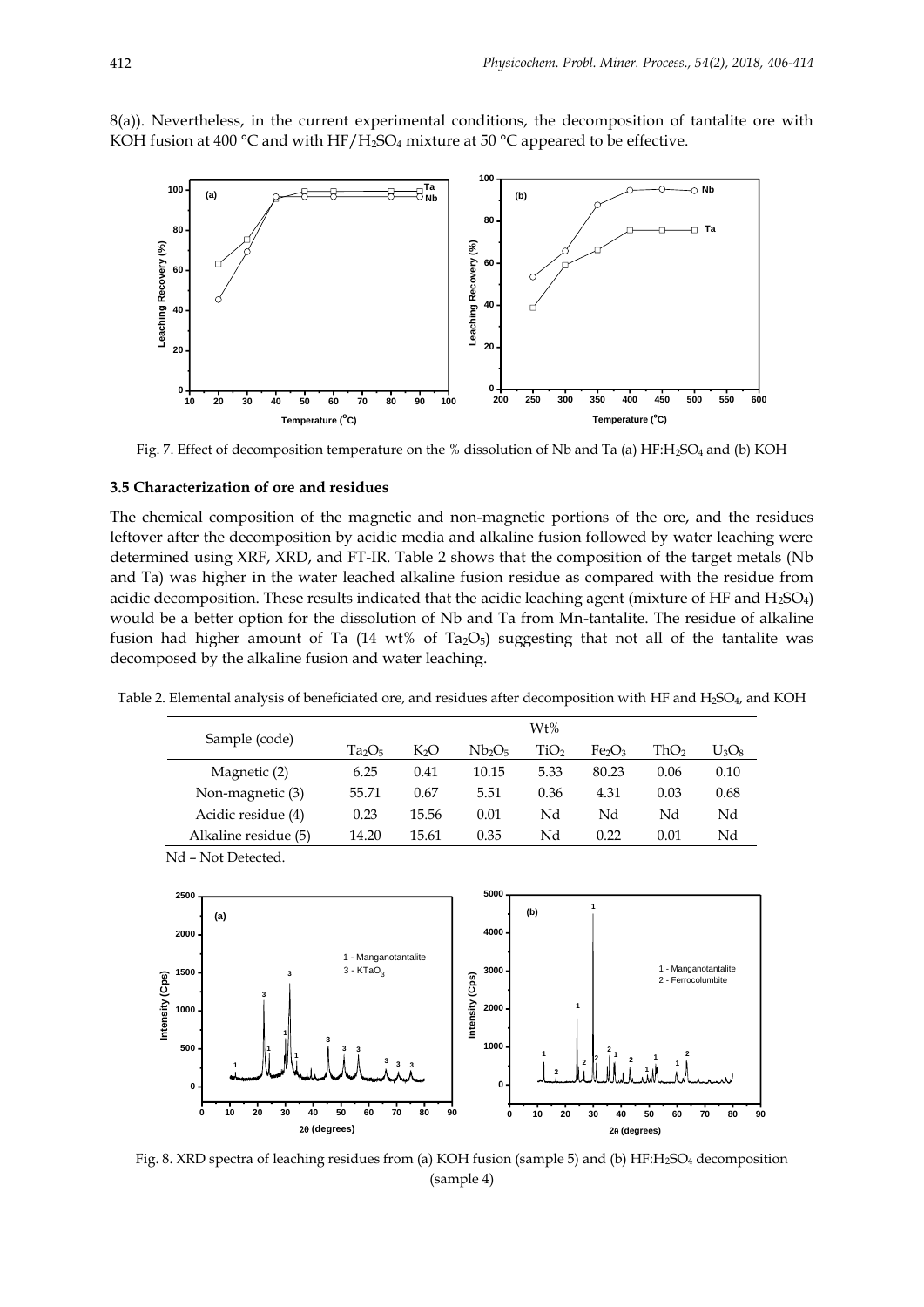The XRD spectra of the residues after the alkaline fusion (sample 5) and acidic decomposition (sample 4) are shown in Fig. 8(a) and (b), respectively. It can be seen from Fig. 8 that crystalline phases in the residues are different from the original ore shown in Fig. 1 and the non-magnetic tantalite fraction shown in Fig. 4(b). The main phase in the residues was attributed to  $KTaO<sub>3</sub>$  instead of  $KNbO<sub>3</sub>$ . This observation is in agreement with previous studies published on the alkaline fusion related tantalite ore decomposition processes (Wang et al., 2009; Wang et al., 2010).

The observations from the XRF and XRD analyses were also supported by FT-IR stretching frequencies in the range of 1665 to 655  $\rm cm^{\text{-}1}$  for the residues (Table 3) which implies differences in structure of metal oxide bonds between both residues and the tantalite ore. As indicated in Table 2, only 0.23 wt% Ta<sub>2</sub>O<sub>5</sub> was detected in the residue after the acid leaching (sample 4). Thus, the absence of stretching spectra at 721 cm-1 for the acid leached residue as compared with that of the tantalite ore (with 55.71 wt% Ta<sub>2</sub>O<sub>5</sub>) confirmed the very low wt% of Ta<sub>2</sub>O<sub>5</sub> in the acid leached residue. The 721 cm<sup>-1</sup> stretching frequency corresponds to Ta-O bond in samples of pegmatite ore, tantalite ore and alkaline leached residue.

Table 3. FT-IR analysis of pegmatite ore, tantalite concentrate, and water leached residues collected following acidic decomposition and alkaline fusion

| Sample (code)        | Frequency, $cm-1$                                                            |
|----------------------|------------------------------------------------------------------------------|
| Pegmatite ore (1)    | 3520 (vs); 2954 (s); 1774 (s); 1665(s); 1454 (vs); 732(vs); 657(vs), 555(w). |
| Tantalite (3)        | 3520 (vs); 2954 (s); 1774 (s); 1665(s); 1454 (s); 721(vs); 655(vs); 555(vs)  |
| Acidic residue (4)   | 3520 (vs); 2954 (s); 1774 (s); 1685(s); 1454 (s); 721(vs); 655(w); 555(vs).  |
| Alkaline residue (5) | 3520 (w/0;2954 (s); 1774 (s); 1685(s); 1465(s); Nd; 655(w); 555(vs).         |

From the XRF, XRD, and FT-IR analyses, it can be concluded that the residues from the acidic decomposition and alkaline fusion routes were chemically different from each other, and thus each system follows a characteristic dissolution reaction.

#### **4. Conclusions**

In this study, the performance of HF/H<sub>2</sub>SO<sub>4</sub> mixture and KOH fusion as decomposition agents for tantalite ore was investigated. The decomposition step was followed by water leaching to study the rate of dissolution of Ta and Nb. The dissolution rate was found to depend on the proportion of HF and  $H_2SO_4$ , the concentration KOH, decomposition time, and temperature. The non-magnetic tantalite fraction appears to be slightly concentrated in the coarse particle size range. Higher ratio of HF to H2SO<sup>4</sup> in the acidic system and higher KOH concentration during the alkaline fusion step lead to smaller amounts of residues leftover after decomposition. The elemental and compositional analyses of the residues after leaching by water suggested that the acidic decomposition approach resulted in better dissolution of Nb and Ta metal ions compared with the alkaline fusion approach. The use of 6:2 ratio of HF and H<sub>2</sub>SO<sub>4</sub> at 50 °C and 10 g KOH addition in the alkali fusion step at 400 °C resulted in better decomposition rates. These results indicate that KOH fusion has the potential to serve as a suitable alternative decomposition agent to the commonly used toxic and corrosive HF in the hydrometallurgical processing of tantalite ores.

#### **Acknowledgments**

The authors would like to thank the Geological Survey of Ethiopia, the Ethiopia Ministry of Mines, Petroleum and Natural Gas, the Ethiopian Mineral Petroleum and Biofuel Corporation, and Adama Science and Technology University for allowing them to use their analytical and research facilities. The financial support from Jimma University (grant number MEGA project 2008 JIT), and the Norwegian Agency for Development Cooperation and Mekelle University is gratefully acknowledged.

#### **References**

AGULYANSKY, A., 2004. *Tantalum and niobium fluoride compounds*. Elsevier, Amsterdam, Chap. 4.